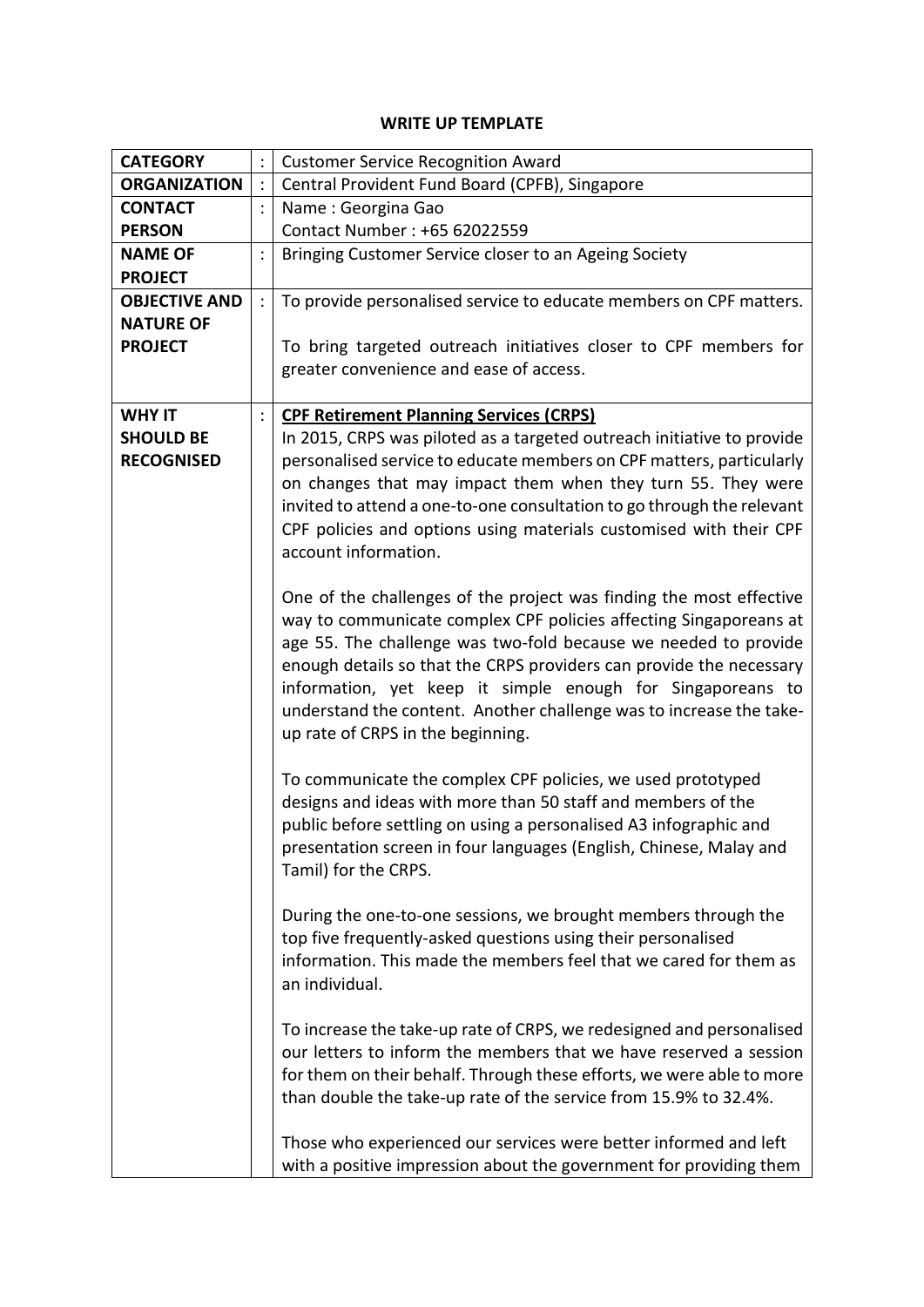|                                  | with personalised and meaningful information at a relevant juncture<br>in their life. More than 90% of members who attended CRPS<br>experienced an improvement in their awareness of the CPF options<br>available to them, and 95% would recommend CRPS to their family<br>and friends.<br>Qualitatively, members expressed gratitude for CRPS and the<br>initiatives taken to communicate the policies and options to them<br>simply, using personalised information and in a one-to-one setting.<br>In 2016, the Board has extended the CRPS service to more than<br>20,000 members. The CRPS will be made available this year to all<br>CPF members turning 54 from 2017.<br>Plans are in place to pilot CRPS modules to other age groups, such as<br>those reaching their Payout Eligibility Age (currently age 64) and<br>younger CPF members from 2017 onwards.<br><b>Mobile Service Centre (MSC)</b><br>MSCs were set up in 2016 to provide CRPS and other CPF services in<br>the heartlands. The MSCs operated at different locations island-wide<br>every two months, serving members through appointments and<br>walk-ins. Members could visit the MSC to make enquiries on their<br>CPF and perform a range of CPF-related transactions. We<br>collaborated with People's Association as Community Centres (CCs)<br>were assessed to be the ideal venue for its extensive network, good<br>resident flow and readily available infrastructure to provide counter<br>service.<br>By setting up MSC at CCs, we addressed commonly-asked CPF queries<br>to residents in the particular area. We have reached out to 7,300<br>customers at our MSCs in 2016. 97% would recommend this service<br>to their family and friends. After being served at MSC, more than 90%<br>of the customers do not need to visit the existing SCs after being<br>served at MSC. The qualitative feedback for MSC has been positive,<br>with many customers citing the convenience and professional<br>services provided by our Customer Service Executives.<br>In order to reach out to more customers at their convenience, we<br>have extended our MSC services to our National Library Board's's<br>neighbourhood libraries this year. |
|----------------------------------|---------------------------------------------------------------------------------------------------------------------------------------------------------------------------------------------------------------------------------------------------------------------------------------------------------------------------------------------------------------------------------------------------------------------------------------------------------------------------------------------------------------------------------------------------------------------------------------------------------------------------------------------------------------------------------------------------------------------------------------------------------------------------------------------------------------------------------------------------------------------------------------------------------------------------------------------------------------------------------------------------------------------------------------------------------------------------------------------------------------------------------------------------------------------------------------------------------------------------------------------------------------------------------------------------------------------------------------------------------------------------------------------------------------------------------------------------------------------------------------------------------------------------------------------------------------------------------------------------------------------------------------------------------------------------------------------------------------------------------------------------------------------------------------------------------------------------------------------------------------------------------------------------------------------------------------------------------------------------------------------------------------------------------------------------------------------------------------------------------------------------------------------------------------------------------------------------------------------------------|
| <b>SUMMARY OF</b><br>THE PROJECT | With an ageing society, retirement planning has become more<br>important. CPFB has introduced the following two initiatives to assist<br>CPF members to make informed decisions on their CPF for<br>retirement in a convenient and accessible manner:                                                                                                                                                                                                                                                                                                                                                                                                                                                                                                                                                                                                                                                                                                                                                                                                                                                                                                                                                                                                                                                                                                                                                                                                                                                                                                                                                                                                                                                                                                                                                                                                                                                                                                                                                                                                                                                                                                                                                                           |